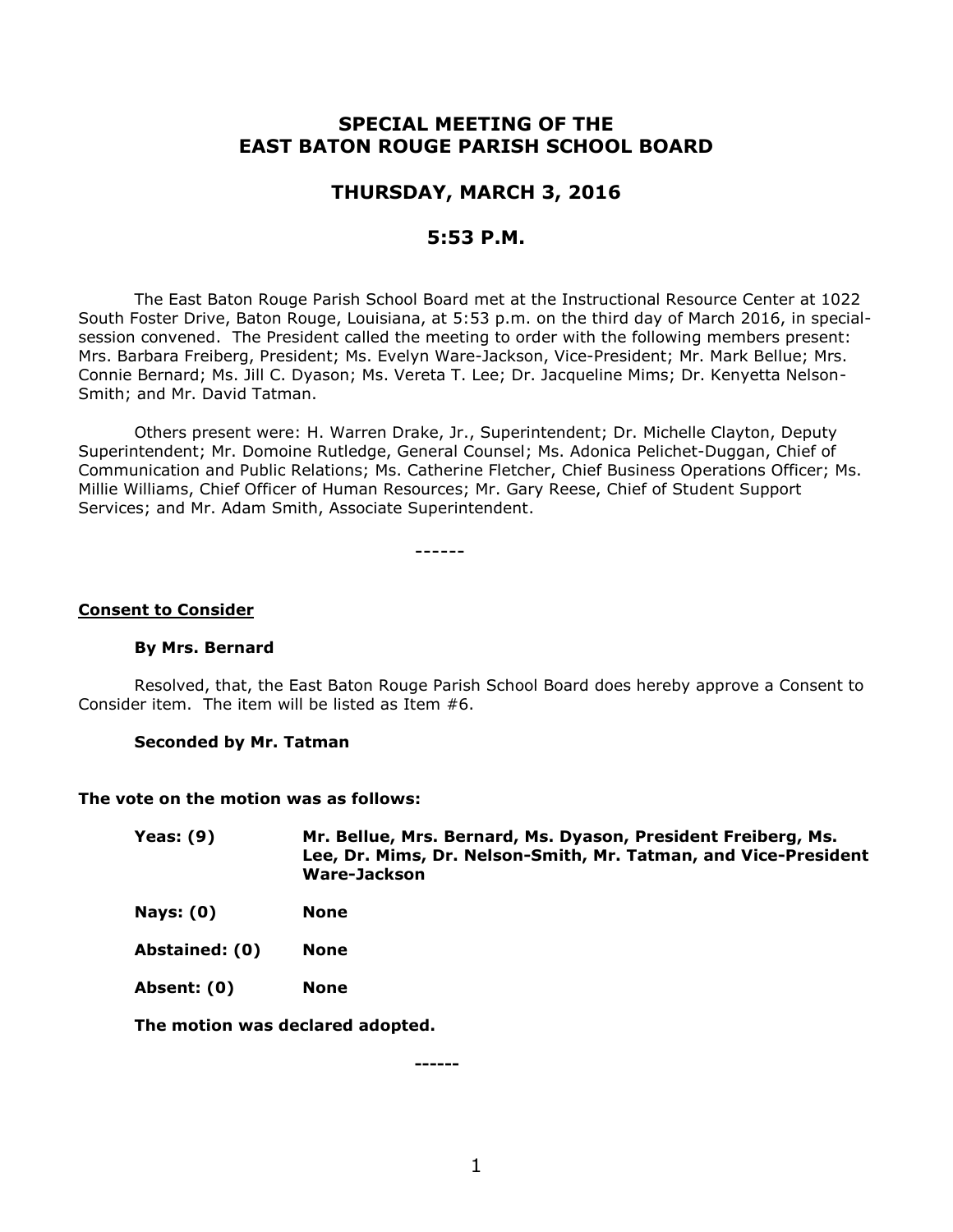## **Approval of Resolution**

## **By Dr. Mims**

Resolved, that, the East Baton Rouge Parish School Board does hereby approve a Resolution authorizing the President of the East Baton Rouge Parish School Board to execute all documents regarding the receipt and expenditure of Capital Outlay funds allocated to renovate Istrouma High School and consideration of related matters.

# **Seconded by Dr. Nelson-Smith**

**Unanimously adopted by a vote of the members present. (Mr. Tatman was absent.)**

**------**

# **Approval of Memorandum of Understanding (MOU)**

# **By Dr. Nelson-Smith**

Resolved, that, the East Baton Rouge Parish School Board does hereby give authorization to enter into a Memorandum of Understanding (MOU) with the East Baton Rouge Parish Tax Assessor's Office regarding the reduction of homestead exemption fraud and related matters.

# **Seconded by Ms. Dyason**

# **Unanimously adopted by a vote of the members present. (Mr. Tatman was absent.)**

------

### **Authorization to Issue Request for Qualifications (RFQ)**

### **By Ms. Dyason**

Resolved, that, the East Baton Rouge Parish School Board does hereby give authorization for staff to issue a Request for Qualifications (RFQ) to seek proposals to provide Architectural Design Consulting Services for the Ardendale Career Academy Project as specified in the 2008 Tax Plan Continuation.

### **Seconded by Mrs. Bernard**

### **The vote on the motion was as follows:**

- **Yeas: (6) Mr. Bellue, Mrs. Bernard, Ms. Dyason, President Freiberg, Ms. Lee, and Dr. Mims Nays: (1) Dr. Nelson-Smith Abstained: (1) Vice-President Ware-Jackson**
- **Absent: (1) Mr. Tatman**